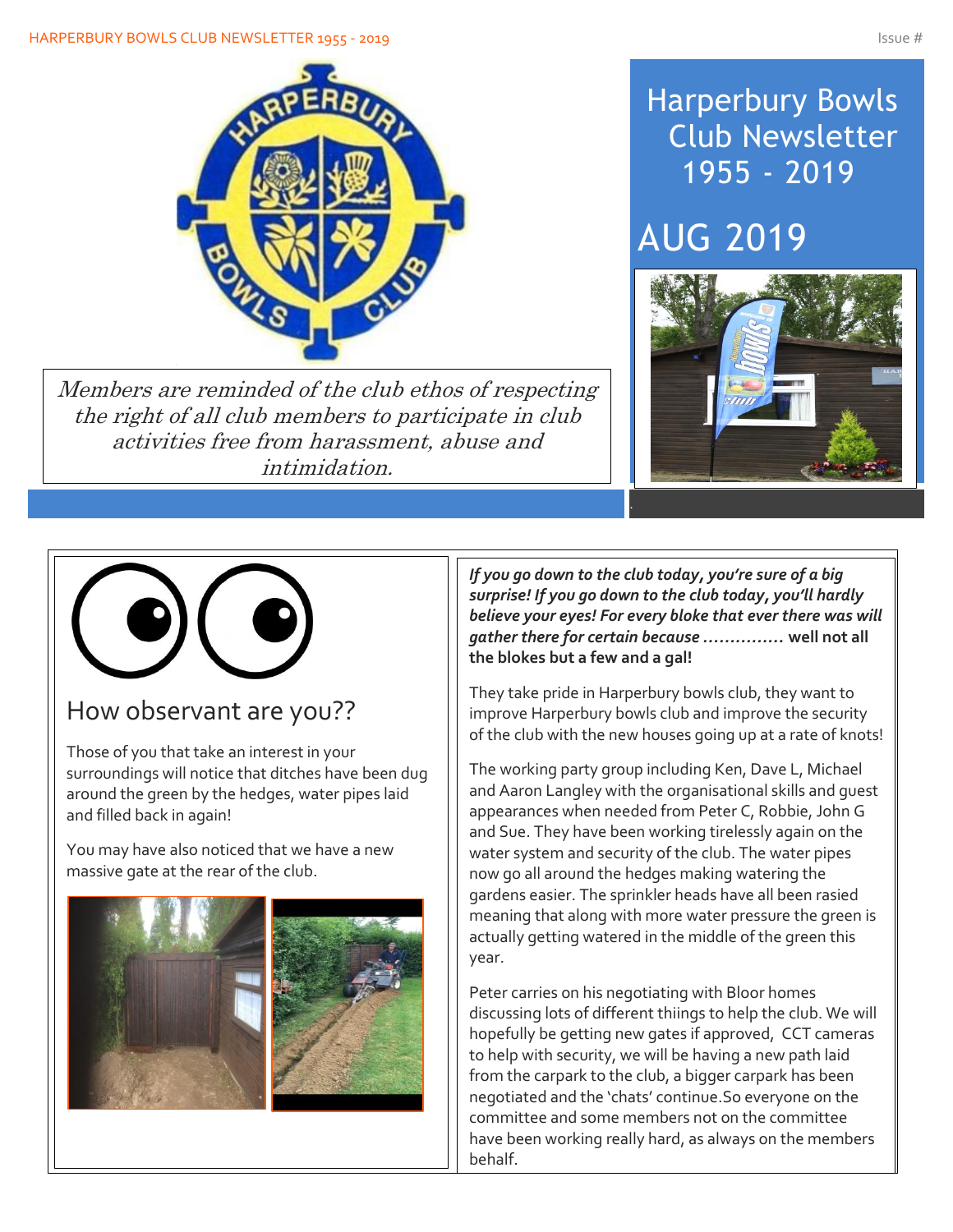### Quick members quiz…

Í

#### **1) An event has finished up the club and it is time to go home. Do you?**

- A get your stuff and off you go
- B take your cups and glasses into the club house?

C- Take your cups and glasses into the club house bar or kitchen and wash them up and dry them and put them away?

D – Do C and ask if there is anything else that needs doing as well?

The committee appreciate that members want different things from Harperbury in so much as how often they bowl. However the committee really hope that all members are willing to get involved with keeping the club tidy and that members will take pride in the club etc and support the Captains with games when they can.

Thankfully we do have many members that are willing to be on the committee and carry out duties, members that give support to the games, the working parties, captains that sort the teams out, a bar manager and members that will do bar work, members that will take their turn with club meals and cleaning and help in the kitchen for big games. Members that cut the grass etc when they can and take it in turns to clean the club.

Without your help, as members, all of the day to day stuff would fall on the same people all the time. There have been a few occasions recently when the walk away approach has been very evident with little or no support for members in the kitchen or in the bar or generally clearing up after games or events. On the tea roster members appear unaware that it is their turn as they have not ticked their names on the list. This means the captain has to ring them to make sure they know and on a few occasions the members had not been aware.

We can all get involved ...... If you see that the chairs need sorting on the patio area – sort them. If the tables are in need of a wipe – wash them down. If there are empty glasses on the table take them into the bar and wash them, likewise cups in the kitchen. If our new cupboards have tea or coffee splashes on them – give them a wipe. These little things really help keep the club tidy – it is your club after all. You will not be stepping on anyone's toes honest! Thank you.







Money is now due for Kinky Boots in Milton Keynes on Oct 29<sup>th</sup>.

£27.50 pp. Cheques made payable to Harperbury bowls club please.

Please let either Peter or I have your payments. Coach will be approx. £14 pp payable by the end of Sept please.

Deb, Emma, Net, Sheila, Les, Gary, Kirstie, Mo & Ron +2, Maggie and Alan L + 1, Allen and Janet N, Lou and Maria, Kat (Deb), Caroline (Deb), Diane (Deb) Hayley, Pat W, Aaron and Rose L, Peter and Ivy F, Judy  $+$  2. 29 people. 27 going by coach.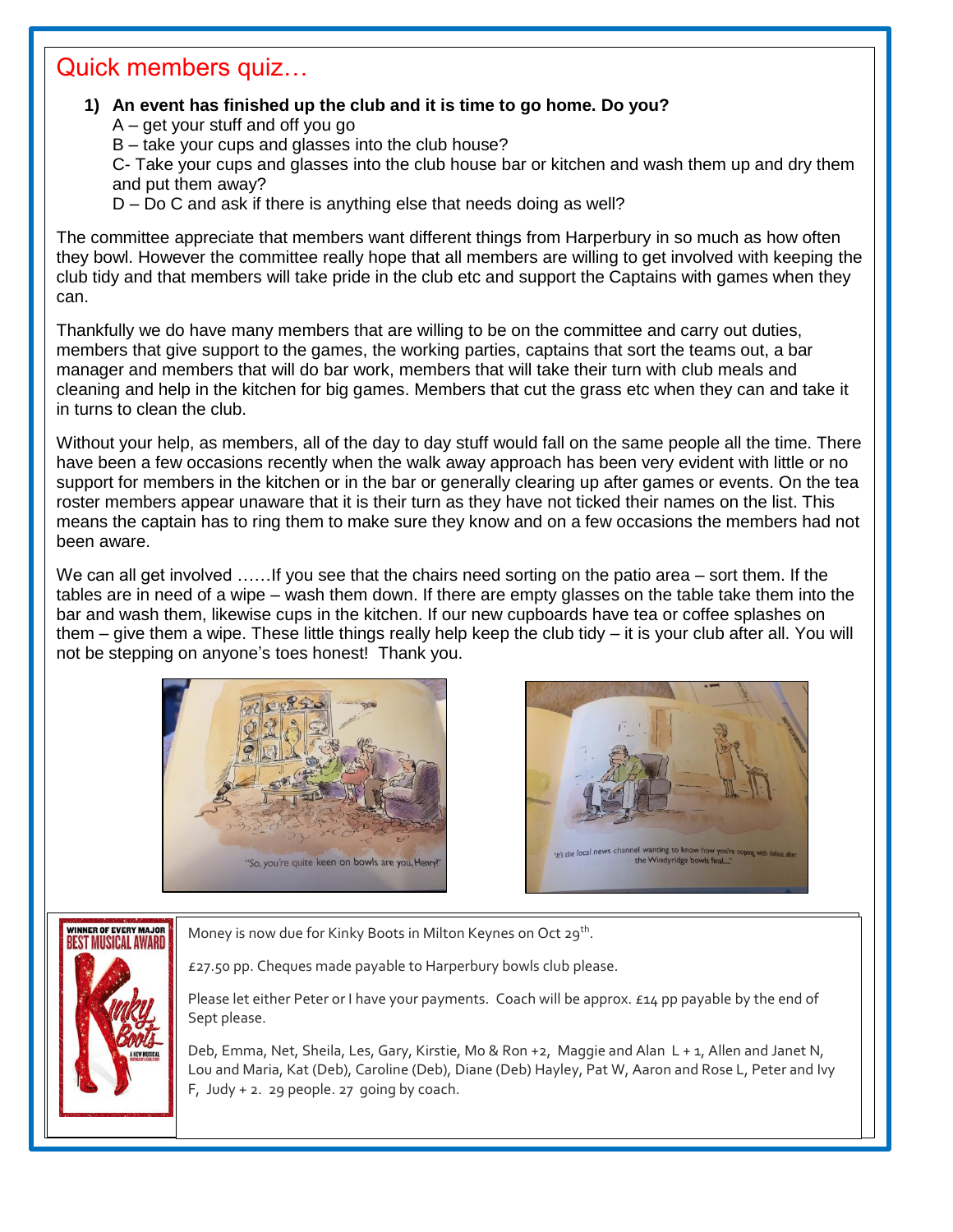

#### **The Bill Thorne Triples** day was another great success.

Sheila's family were out in force with their friends making up 7 of the triples.

The day raised  $E$  for the family's charity.

The winners were Keith and Ivy F and Gill D. With Craig Charlie and Christine coming top in the family teams.

It was a really lovely day and if you get the chance next year come along.

Keith W takes the pictures and there are a lot more on our web site.

## Our Club Gala – The Martin Daly

Thank you to everyone who made this such a big success. That includes the teams that entered, the gang in the kitchen, the committee for their hard work – especially Sheila, Joyce, Sue, Peter and Gillian. Thanks to Dave T for fronting the day and all those that helped with the tea and coffee stall and in the bar. A big thanks to our raffle team as well.

All of you helped to make the day a great success and the feedback was very positive.

Congrats to Aaron, Michael and Ken who won the Gala with runners up from Bushey Bowls Club.



*Our Finals day Saturday 14th Sept - is fast approaching and we hope that a few of you will be able to come up and support the finalists. As always there will be a lunch available if pre ordered of soup and a roll with cheese and biscuits.*

*There is a poster up in the club.*

*Well done to all those that have made a final this year.*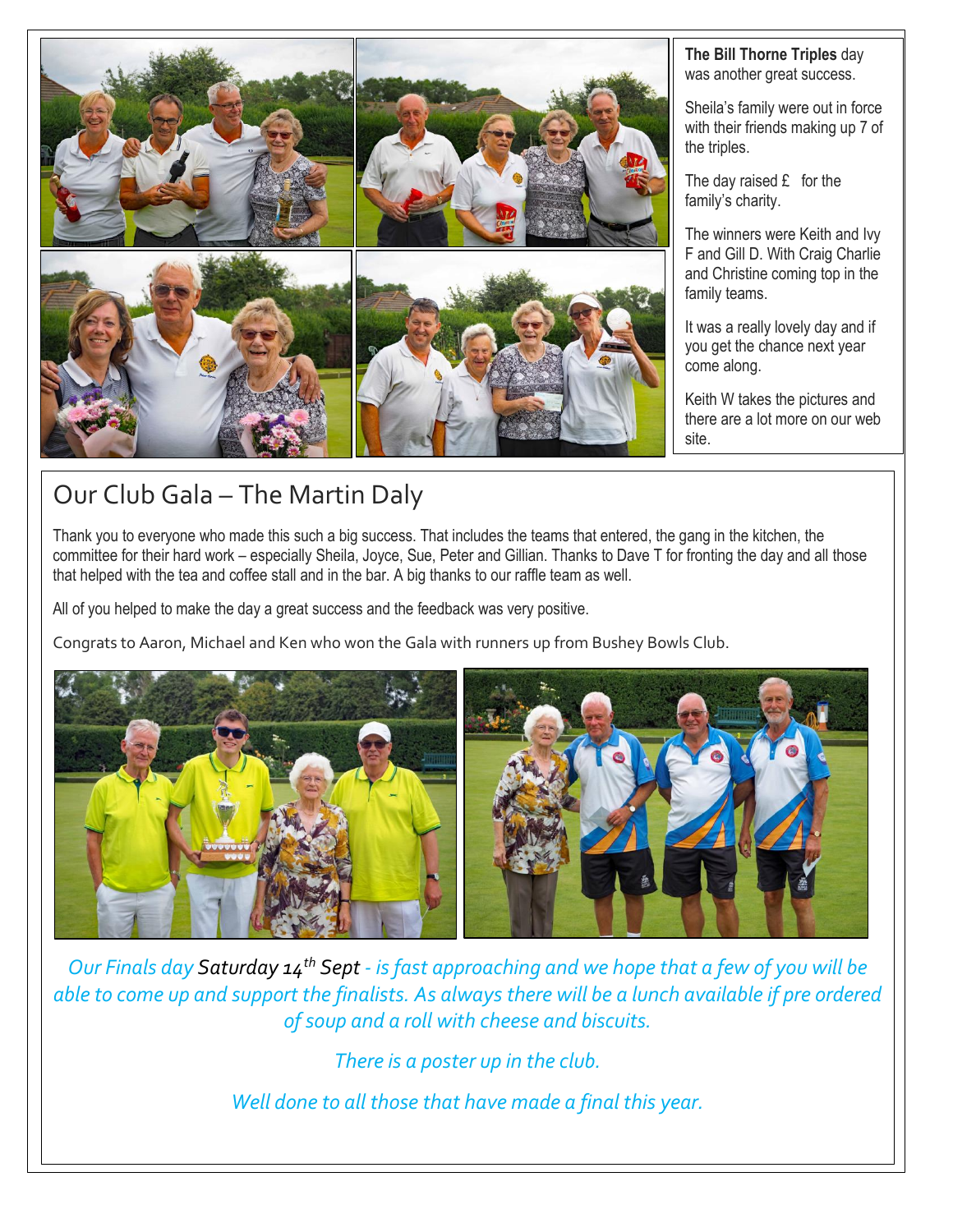

Many of you that attended our Charity quiz night last year in London Colney will remember my friend Julie. She was the reason for the quiz night as she was, and still is, waiting for a new heart. At the quiz night we raised money for the charity group that supports people waiting for a transplant.

Julie and I trained together as midwives back in 1998. Julie's heart is failing. She has an 'artificial' heart called a LVAD that she carries with her all the time. This device is plumbed into her heart and pumps the blood around her body like a normal heart would. A fantastic device- butshe is getting worse. She is now on the urgent transplant list and has been in the Royal Brompton for 202 days so far waiting, along with others, for the life changing transplant she needs. She has seen friends walk out with their new hearts but has also lost friends as no organs were available.

I hope you don't mind but I promised Julie that I would spread the word about signing up to be an organ donor on organdonation.nhs.uk.

The ultimate decision about organ donation, be it a heart down to tiny cornea's is up to our families once we have left this mortal planet. Yes they have the final say regardless of whether you have registered. Over 700 families last year went against the wishes of family members that had signed up to donate and declined the use of their loved ones organs.

Julie wants us all to have that conversation with our families.

You can follow Julie as she waits for her new heart on FB – Julie Bartlett waiting for the call. Julie has been told on two occasions that they have a possible heart for her but once all prepped for theatre they have said it was not a close enough match. I can't even begin to imagine how that feels. So close yet so far.



**Guide Dogs for the Blind and the London Welsh.**



The money was raised by London Welsh and presented by Andy Thomas, one of our Trustees on behalf of them to the Guide Dogs for the blind at our recent match.